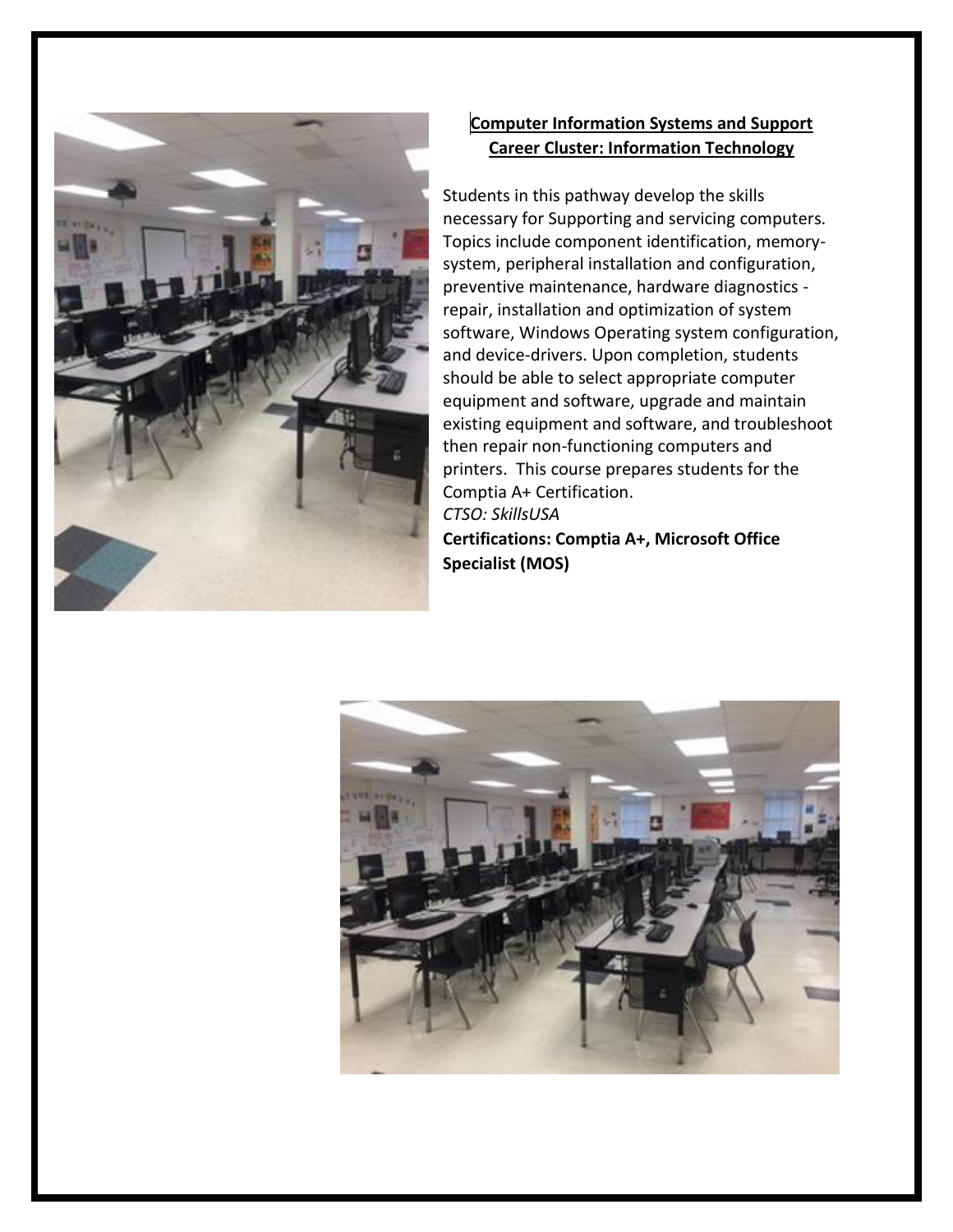

### **Cosmetology Career Cluster: Human Services**

This pathway introduces students to the cosmetology profession. Students will learn the various methods of disinfection, sanitation, and safety used in the cosmetology industry. This pathway introduces various types of scalp treatments, hair and scalp structures, and hair disorders. Students also learn the laws, rules, regulations and how they govern the cosmetology industry. There is emphasis on the importance of salon management and the knowledge and skills necessary to

build a successful business. *CTSO: SkillsUSA* **Certifications: Up to 450 Licensure Hours upon successful completion of pathway (1500 Hours required for Georgia licensure)**

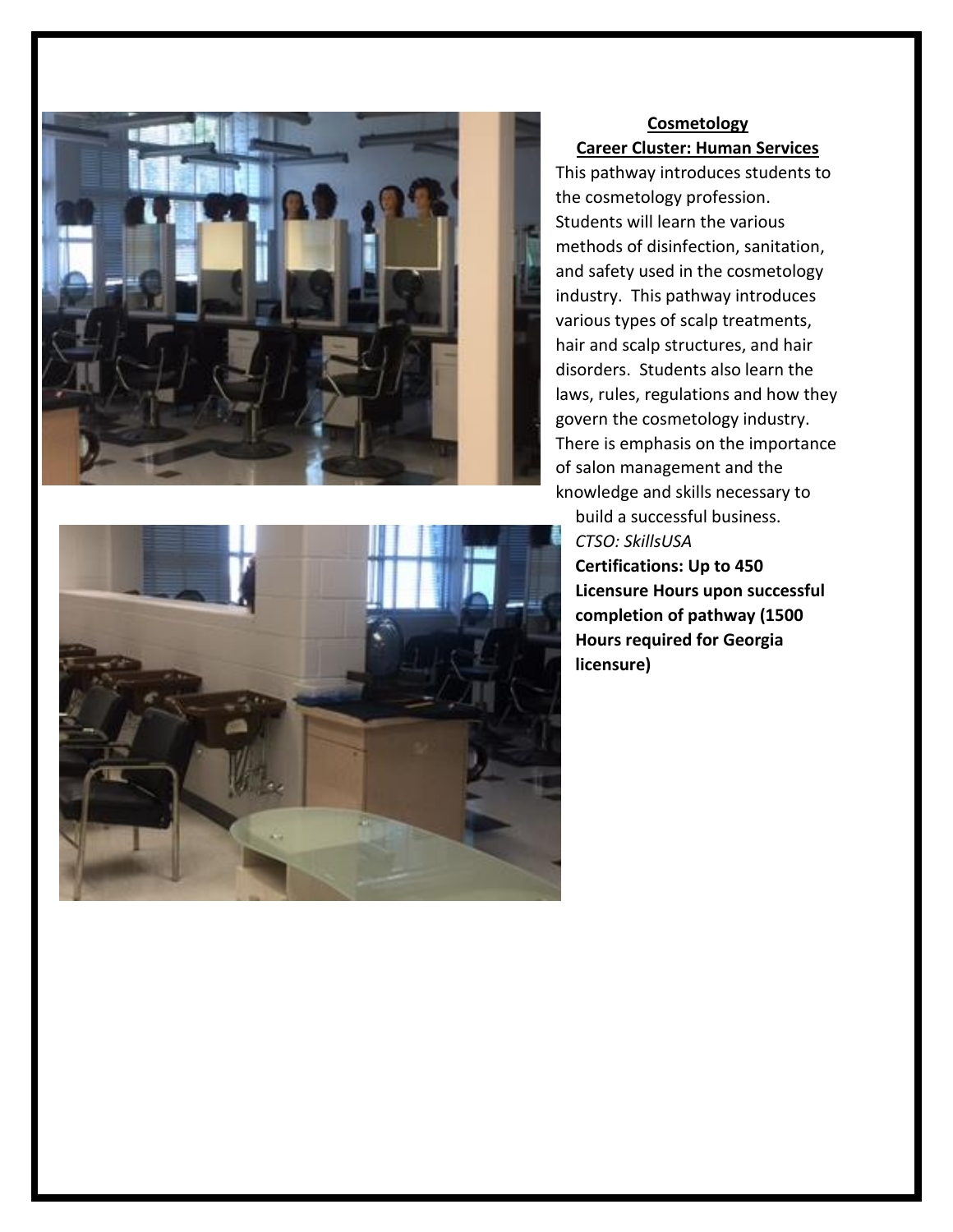



### **Dental Science Career Cluster: Health Science**

This pathway is designed for students wishing to pursue a career in the area of Dental Science. Students will receive initial exposure to dental health science technical skills and attitudes applicable to dental health occupations. Students are required to meet both national and intrastate professional guidelines as designated by applicable regulatory agencies such as the Occupational Safety and Health Administration (OSHA), Center for Disease Control (CDC) and the Georgia Board of Dentistry.

*CTSO: Health Occupations Students of America (HOSA)* **Certifications: Dental Assisting Assessment, NOCTI Job Ready Assessment**

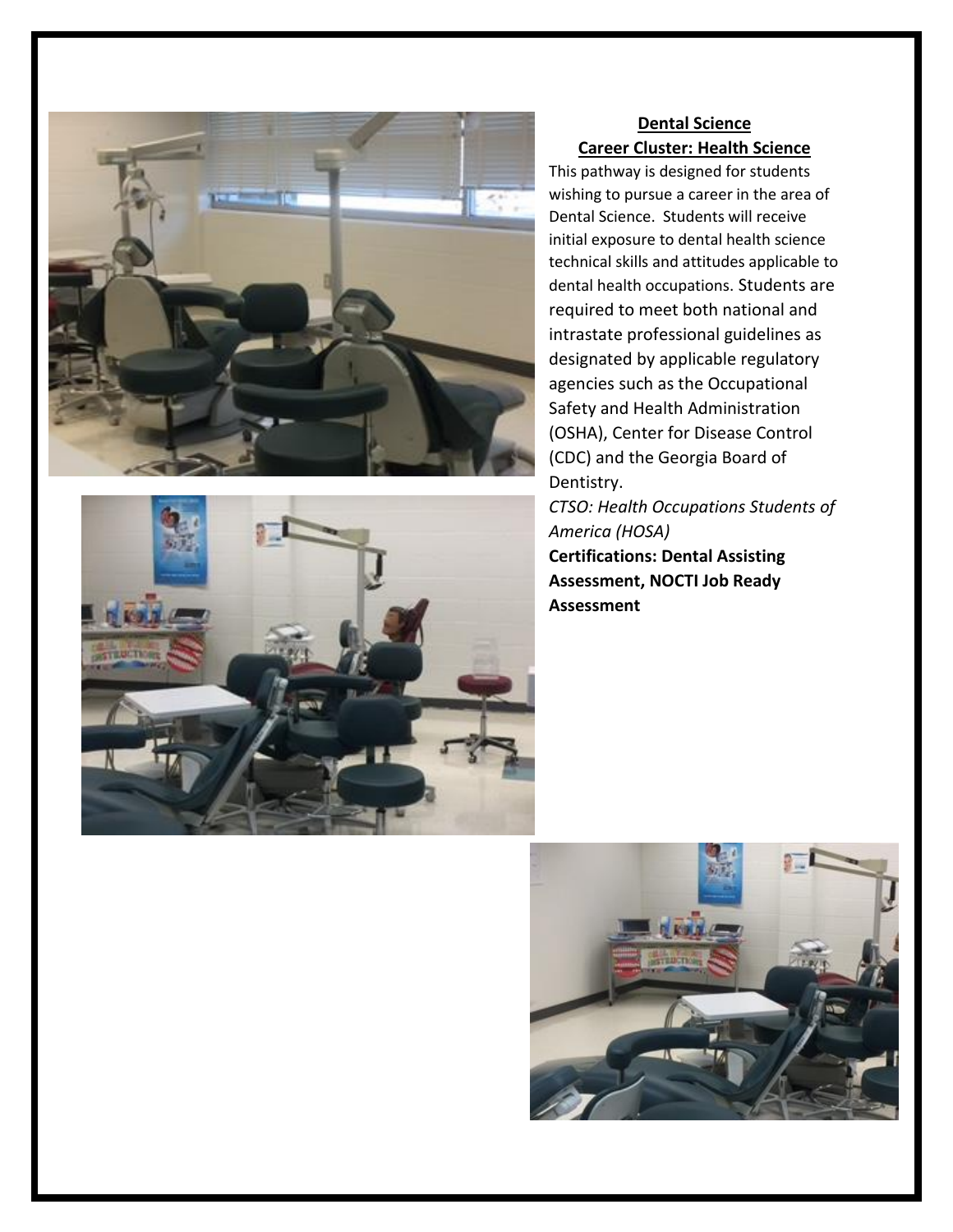

# **Healthcare-Nursing/Allied Health Career Cluster: Health Science**

Students wishing to pursue a career in the Healthcare Industry will receive initial exposure to healthcare science skills and attitudes applicable to healthcare including the concepts of health, wellness, and preventive care. *CTSO: Health Occupations Students of America (HOSA)* **Certifications: Certified Nursing Assistant (CNA), Certified Clinical Medical Assistant (CCMA), Medical Office Assistant (MOA)**

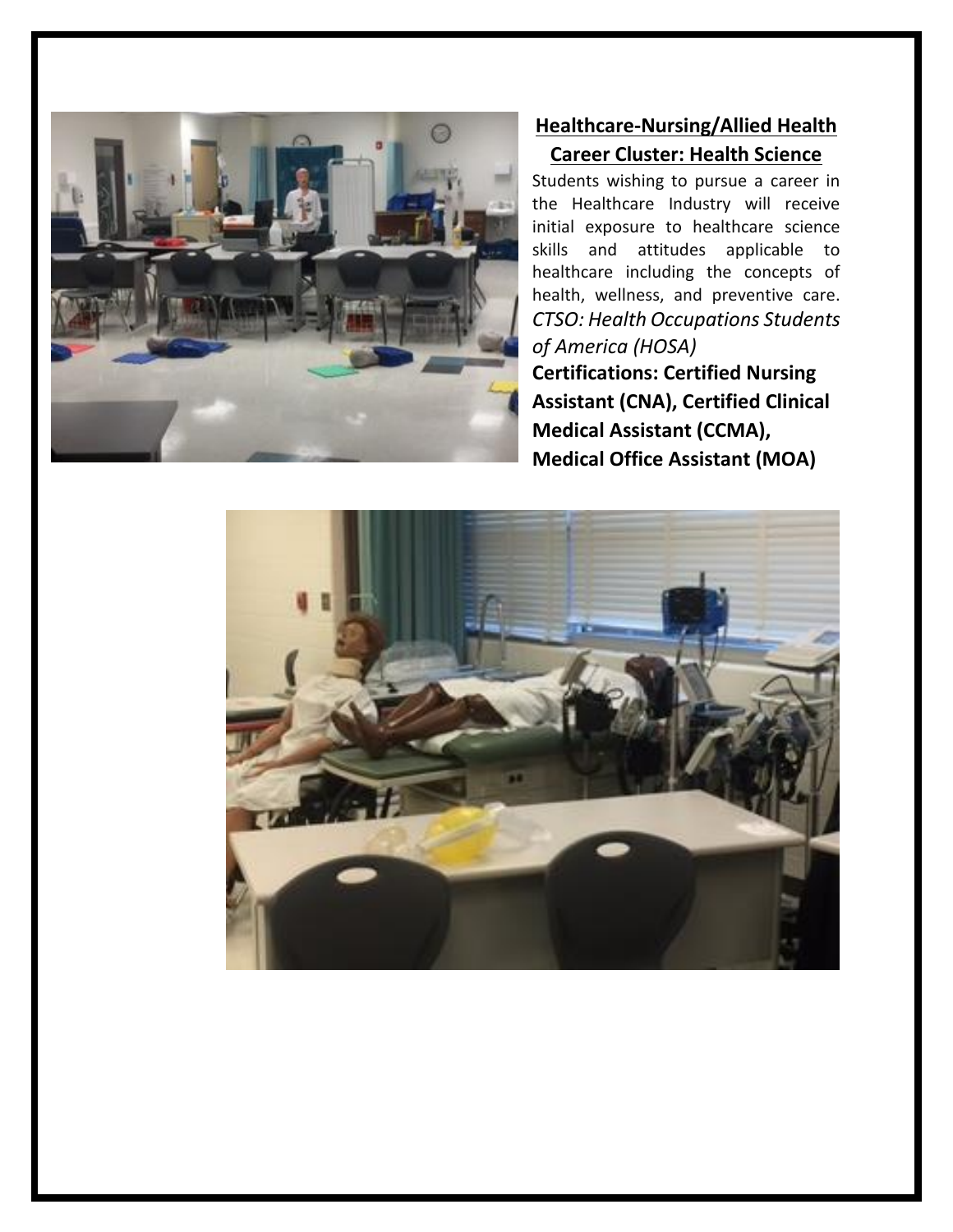

### **Automobile Maintenance & Light Repair Career Cluster: Transportation, Distribution & Logistics**

Students in this pathway will learn the basic skills needed to gain employment as a maintenance and light repair technician. Students will be exposed to courses in automotive preventative maintenance and servicing and replacing brakes, and steering and suspension components. In addition, student will learn how to do general electrical system diagnosis, learn electrical theory, perform basic tests and determine necessary action. The hours completed in this pathway are aligned with ASE (Auto Service Excellence)/NATEF (National Automotive Technicians Education

Foundation) standards and are a base for the entry-level technician. *CTSO: SkillsUSA* **Certifications: Auto Service Excellence (ASE)-MLR, Valvoline Undercar, Schaeffer Clutch, NAPA Car Care, SP2 Safety**

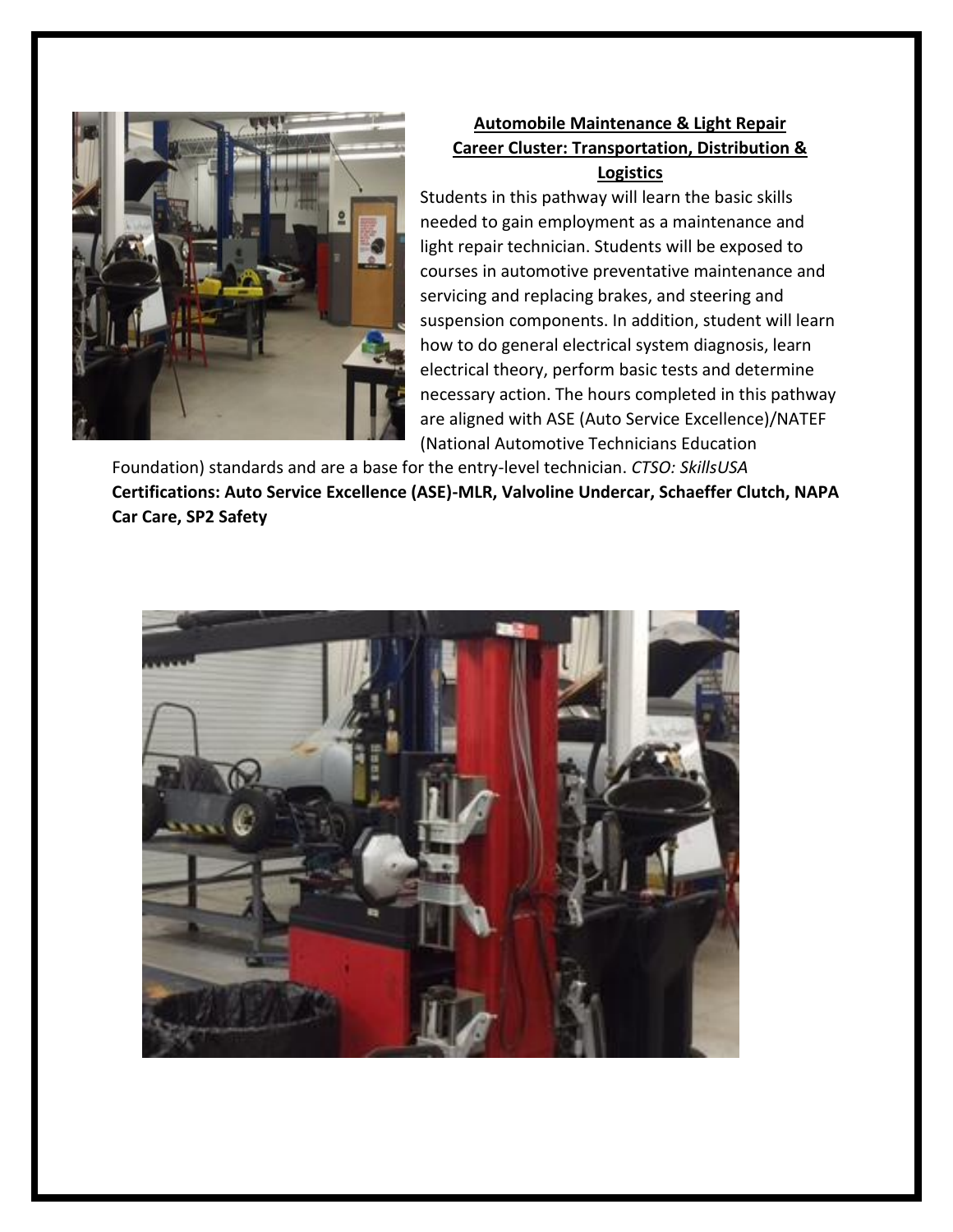### **Manufacturing Career Cluster: Manufacturing**

This pathway provides students with an introduction to manufacturing technology and its relationship with society, individuals, and the environment. This pathway also includes a study of the various managed activities which are used to develop, produce, use, and assess production technology. Research and development, production, and marketing techniques are reviewed. In addition, students learn about a wide variety of production techniques. Fabrication and assembly steps are



highlighted. Assuring product quality is also explored. *CTSO: Technology Student Association* **Certifications: Automated Manufacturing Technology Skills Connect Assessment (AMT), NOCTI Job Ready Assessment, Auto Desk**